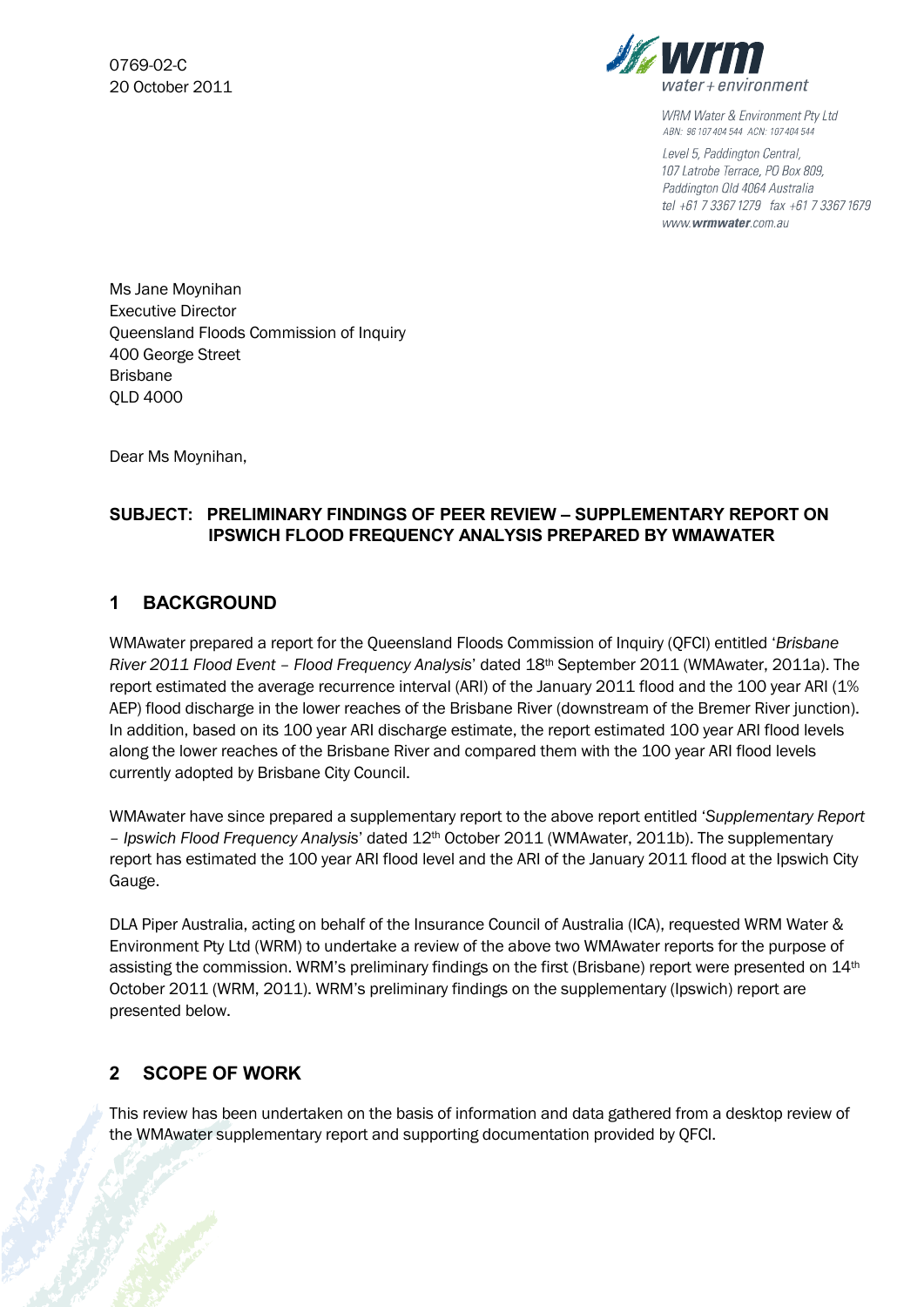

This review has been undertaken under significant time constraints, and hence, the findings of this report should be considered as preliminary. No independent hydrologic or hydraulic modelling or analysis has been undertaken by WRM as part of this review.

# **3 GENERAL FINDINGS**

The WMAwater report states that the estimation of design flood levels at Ipswich is a particularly complex task that has a considerable level of uncertainty due to the difficulty in quantifying the interaction between the Brisbane River and the Bremer River. The WMAwater report also states that the past studies have not thoroughly addressed the joint probability of these two main flood mechanisms at Ipswich. I agree with these statements.

Due to time constraints, the WMAwater report has undertaken only a '*preliminary analysis*' to estimate the 100 year ARI design flood level and the ARI of the January 2011 flood at Ipswich. The WMAwater report has identified significant limitations and uncertainties in the analysis they have undertaken to date and has stated that further efforts to reduce uncertainties in various parts of their analysis would be worthwhile. The WMAwater report has also provided a number of recommendations to overcome some of the limitations and uncertainties identified in the current analysis. For these reasons and other reasons described in the following sections of this report, in my view, the results of the WMAwater report are not suitable for adoption at the present time.

The WMAwater report has not produced 100 year ARI flood profiles within Ipswich or estimated flood levels at key locations along the Bremer River as required under the scope of work provided by QFCI. According to the WMA report, this work has not been done because the available modelling tools and data were insufficient to undertake such an analysis within the available timeframe.

# **4 COMMENTS ON ADOPTED METHODOLOGY**

WMAwater has adopted a flood frequency approach to determine design flood levels at the Ipswich City Gauge incorporating a consideration of the joint probability of coincident flooding in the Brisbane and Bremer rivers. The adopted approach, which is based on the methodology proposed by Laurenson (1974), is acceptable and is in accordance with guidelines given in Australian Rainfall and Runoff (IEAust, 1998) for the assessment of concurrent flooding.

The limitations and uncertainties identified in the WMAwater analysis (some of them identified in the WMAwater report) include:

- The insufficient consideration of backwater effects at the Brisbane and Bremer rivers  $\bullet$ confluence and the conditional probability relationship between the two river systems;
- The need for improved schematisation of the MIKE-11 model used to develop the relationship between the flood level at Ipswich and the discharges in the Brisbane and Bremer rivers;
- The use of discharge data in the analysis from previous studies without thorough review;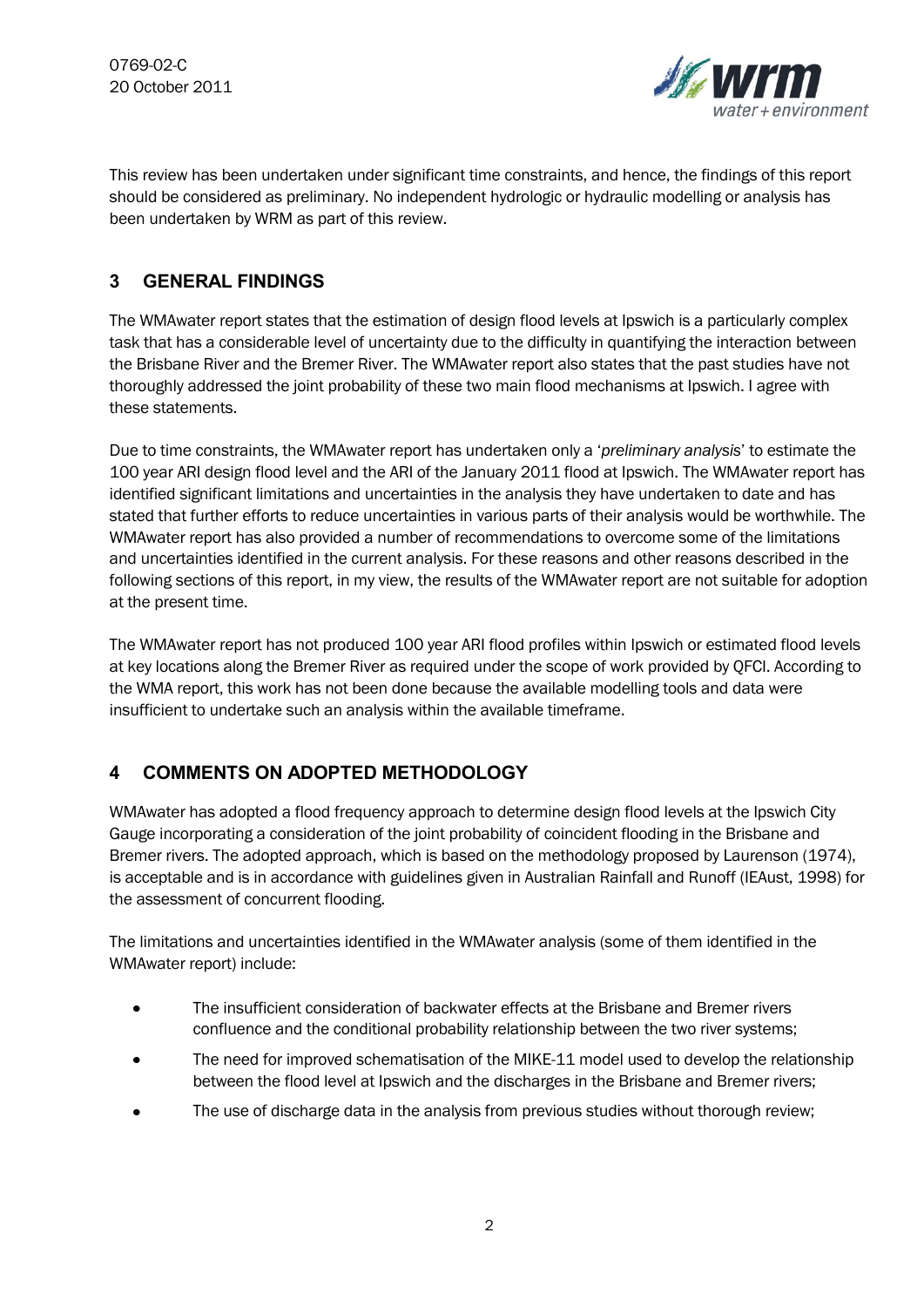

- The use of a single relationship between pre-dams and post-dams peak discharges at Savages  $\bullet$ Crossing;
- The inadequate consideration given to the difference in timing of the flood peaks in the  $\bullet$ Brisbane and Bremer rivers at Ipswich, particularly given the flood mitigation impacts and operating rules of Wivenhoe and Somerset dams;
- The inadequate review of the quality of rating curves used for different gauging stations, especially for high discharges; and
- The simplifying assumptions that had to be made to undertake the joint probability assessment within a limited timeframe.

The methodology adopted to convert the Brisbane River pre-dams peak flood discharges at Savages Crossing into post-dam peak discharges (with Wivenhoe and Somerset dams in place), in my view, is not satisfactory. The adopted methodology is too simplistic and, in my view, should not be used as discussed in our previous report (WRM, 2011).

Not all flood affected areas within the Ipswich Local Government Area (LGA) are affected by concurrent flooding from the Brisbane and Bremer rivers. Some areas are affected primarily by the Brisbane River, some areas are affected primarily by the Bremer River and its many tributaries, and some other areas are affected by other creek systems draining through the Ipswich LGA. A significant area through the central parts of Ipswich along the lower reaches of the Bremer River is affected by flooding from both the Brisbane and Bremer rivers. This is the area which is the subject of the WMAwater report.

# **5 COMMENTS ON DATA USED IN THE ANALYSIS**

In the analysis undertaken in the WMAwater report, recorded discharges in Warrill Creek at Amberley and in the Brisbane River at Savages Crossing have been used to represent flows in the Bremer River and Brisbane River respectively near Ipswich. Warrill Creek is the largest tributary of the Bremer River. The Amberley station commands a catchment area of 914 km2, which is about 48% of the total Bremer River catchment area of approximately 1,900 km2. The Amberley gauge is about 9 km upstream of the confluence of Warrill Creek and the Bremer River.

The Walloon gauging station on the Bremer River commands a catchment area of 622 km<sup>2</sup> and is located about 6 km upstream of the confluence of Warrill Creek and the Bremer River. The Walloon station has the same length of discharge record as the Amberley station. However, the WMAwater report has not used recorded discharges in the Bremer River at Walloon apparently because a previous study (Sargent, 2006) identified this station as having '*unreliable hydraulic characteristics and/or poor ratings*'. Any justification for this finding could not be found from a review of the Sargent (2006) report. It is of note that, on the basis of data and information given in the Queensland Department of Environment and Resource Management (DERM) website [\(http://watermonitoring.derm.qld.gov.au/host.htm\)](http://watermonitoring.derm.qld.gov.au/host.htm), the gauging station at Walloon appears to be quite well rated up to about 900  $m^3/s$  and the rating for this station appears to be more reliable than for the Amberley gauging station.

It is suggested that any future analysis should consider routing recorded discharges at the Walloon and Amberley gauging stations to the confluence of the Bremer River and Warrill Creek and combining these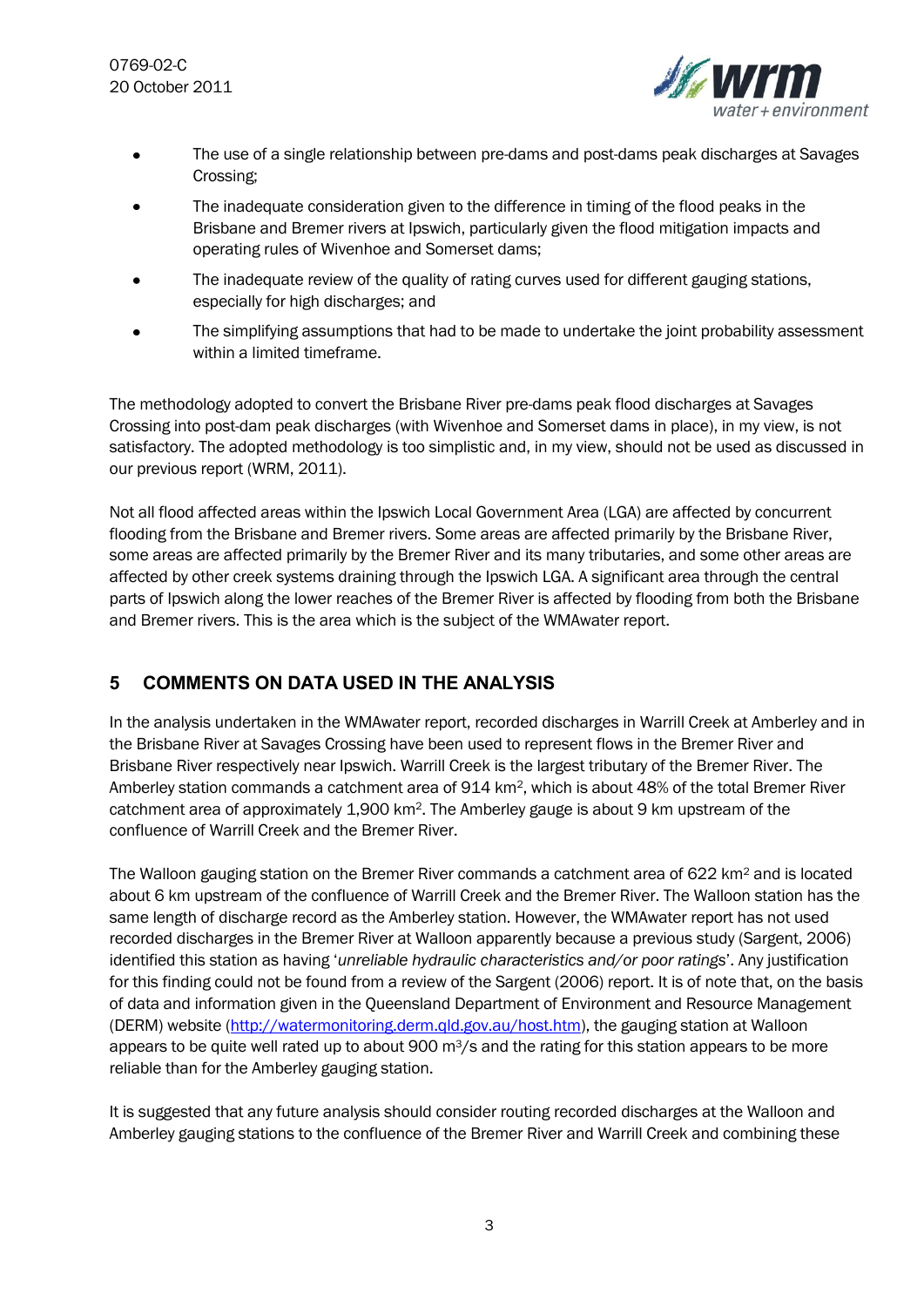

routed discharges to produce a Bremer River discharge record just downstream of the confluence of the Bremer River and Warrill Creek. Such a record would provide a good representation of the total Bremer River discharge into the Brisbane River and enhance the accuracy of a joint probability analysis of the two river systems.

The Savages Crossing station on the Brisbane River is located approximately 58 km upstream of the confluence of the Brisbane and Bremer rivers, whereas the Moggill station is located just downstream of the confluence and the Mt Crosby station is located approximately 17 km downstream of the confluence. All data available for Moggill and Mt Crosby have not been collected and properly reviewed or considered in the WMAwater analysis, probably due to time constraints. It is suggested that a thorough review of this data be undertaken and used to enhance the accuracy of a joint probability analysis of the two river systems.

For use in the pre-dams flood frequency analysis (FFA) for Savages Crossing, post-dams data (1985-2011) has been converted to pre-dams data using the relationship in Figure 2 of the WMAwater report. In my opinion, this is unsatisfactory and subjects Lockyer Creek discharges downstream of the dams to the same conversion. Further, the adopted (single) conversion factor does not accurately account for the actual mitigation effects of the dams on individual flood events. For example, the February 1999 flood was larger than the 1974 flood in the upper Brisbane River, but this flood was fully mitigated by the dams (Seqwater, 2011). In the Savages Crossing pre-dams FFA, the 1974 discharge is taken as 9807 m<sup>3</sup>/s whereas the 1999 discharge is taken as only 3597 m<sup>3</sup>/s.

## **6 FLOOD FREQUENCY ANALYSIS RESULTS**

The WMAwater report provides only very limited results on the FFA analyses. No FFA results and plots are given for Warrill Creek at Amberley, and there is no discussion on why the GEV distribution results appear to have been adopted for the Savages Crossing FFA in preference to LP3 results. Further, no statistics are given to assess how well the data fits the two probability distributions used to derive flood ARI's at Savages Crossing and Amberley.

It appears that Figure 3 and Figure 4, and Figure C1 and Figure C2, of the WMAwater report are labelled incorrectly. Figure 3 shows the FFA (GEV) results for the pre-dams data at Savages Crossing excluding the January 2011 flood and Figure 4 shows the FFA (GEV) results for Savages Crossing including the January 2011 flood. Similarly, Figure C1 shows the FFA (LP3) results for the pre-dams data at Savages Crossing excluding the January 2011 flood and Figure C2 shows the FFA (GEV) results for Savages Crossing including the January 2011 flood.

It is unclear whether FFA results in Table 3 of the WMAwater report are from fitting the peak discharges to the GEV or LP3 distribution.

It appears that post-dams 1974 and 2011 peak flood levels at Ipswich are labelled incorrectly in Figure 5 of the WMAwater report.

The estimated January 2011 peak flood discharge at the Savages Crossing gauge for pre-dam conditions given in the WMAwater report is  $12,926$  m<sup>3</sup>/s. Based on results in Table 3, the January 2011 flood ARI at the Savages Crossing gauge for pre-dam conditions has been estimated to be over 100 years if the January 2011 flood is excluded from the FFA and less than 100 years if the January 2011 flood is included.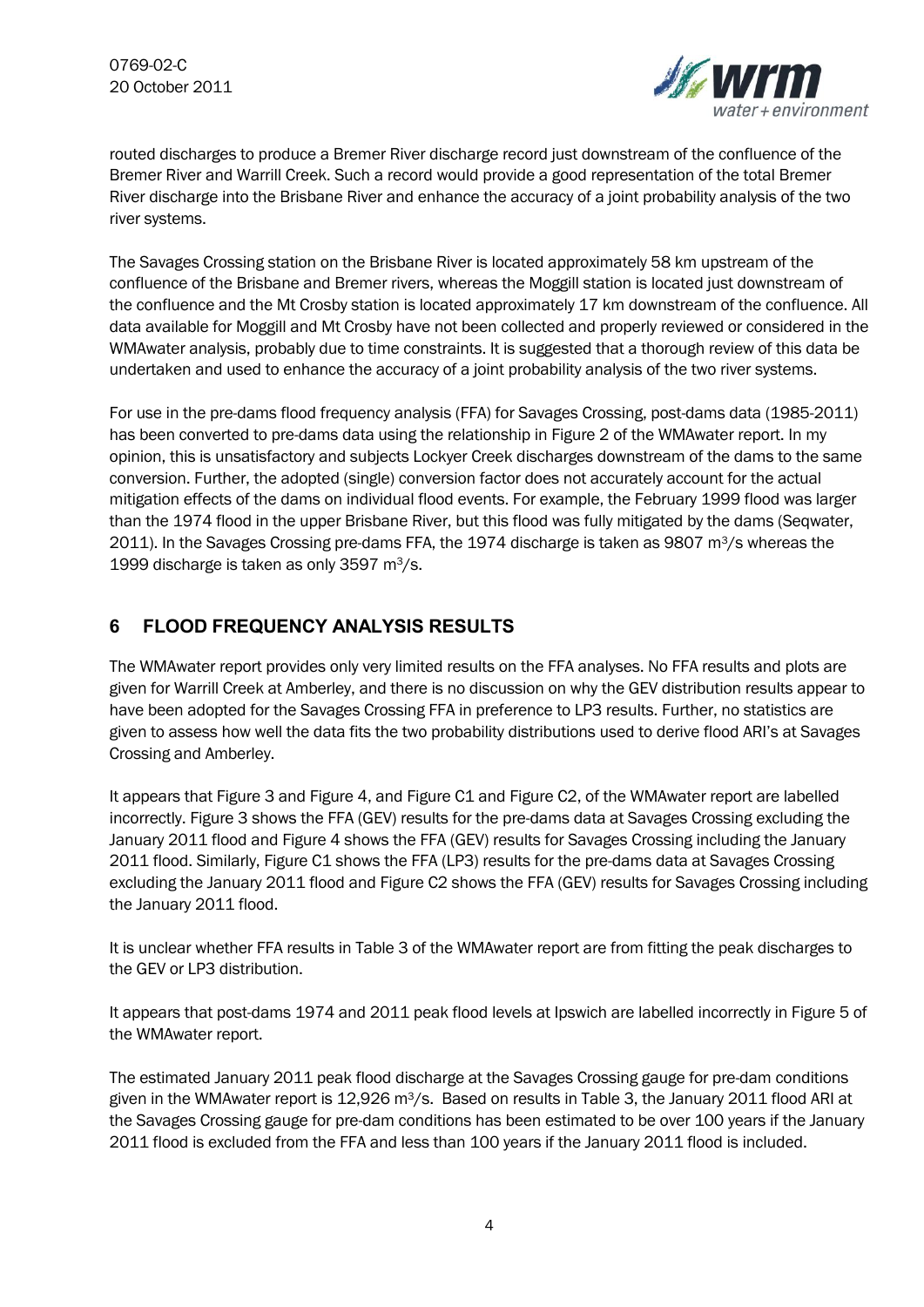

Although there are some apparent deficiencies in the data used in the FFA, the pre-dams 100 year ARI discharge estimate at Savages Crossing is within the confidence band of previous FFA results indicating that the adopted value is of the right order of magnitude.

The following is of note with respect to the results for current (with-dams) conditions:

- As discussed before, there is a heavy reliance on the accuracy of Figure 2 of the WMAwater report to estimate post-dams discharges at Savages Crossing which, in my view, is too simplistic.
- The estimated 100 year ARI flood level at Ipswich (20.6 mAHD) is significantly higher than all previous estimates. The estimated 100 year ARI flood level at Ipswich is also significantly higher than the 1974 (post-dams) peak flood level used in Figures 5 and 6 of the WMAwater report. This has been attributed to higher design discharges adopted for the Brisbane River.
- The ARI of the January 2011 flood at Ipswich has been estimated at 75 years. The WMAwater report suggests that a more detailed analysis is likely to produce an ARI estimate closer to 100 years. It is noted that WMAwater (2011a) estimated the ARI of the January 2011 flood at the Brisbane Port Office to be 120 years. The reasons for the significant difference between Brisbane and Ipswich estimates are not discussed in the WMAwater report.

### **7 CONCLUSION**

WMAwater have described the analysis presented in their supplementary report as preliminary with significant limitations and uncertainties. The WMAwater report has also indicated that further efforts to reduce uncertainties in various parts of their analysis would be worthwhile and has provided a number of recommendations to overcome some of the limitations and uncertainties identified in their analysis. For these reasons and other reasons described in this report, it is my opinion that additional more rigorous analyses involving more comprehensive hydrologic and hydraulic modelling studies, including joint probability assessments and Monte-Carlo type analyses, are required to accurately estimate design flood levels in Ipswich.

Please do not hesitate to contact me if you have any queries.

For and on behalf of WRM Water & Environment Pty Ltd

Dr Sharmil Markar *BSc(Eng) PhD FIEAust CPEng RPEQ* Principal Engineer